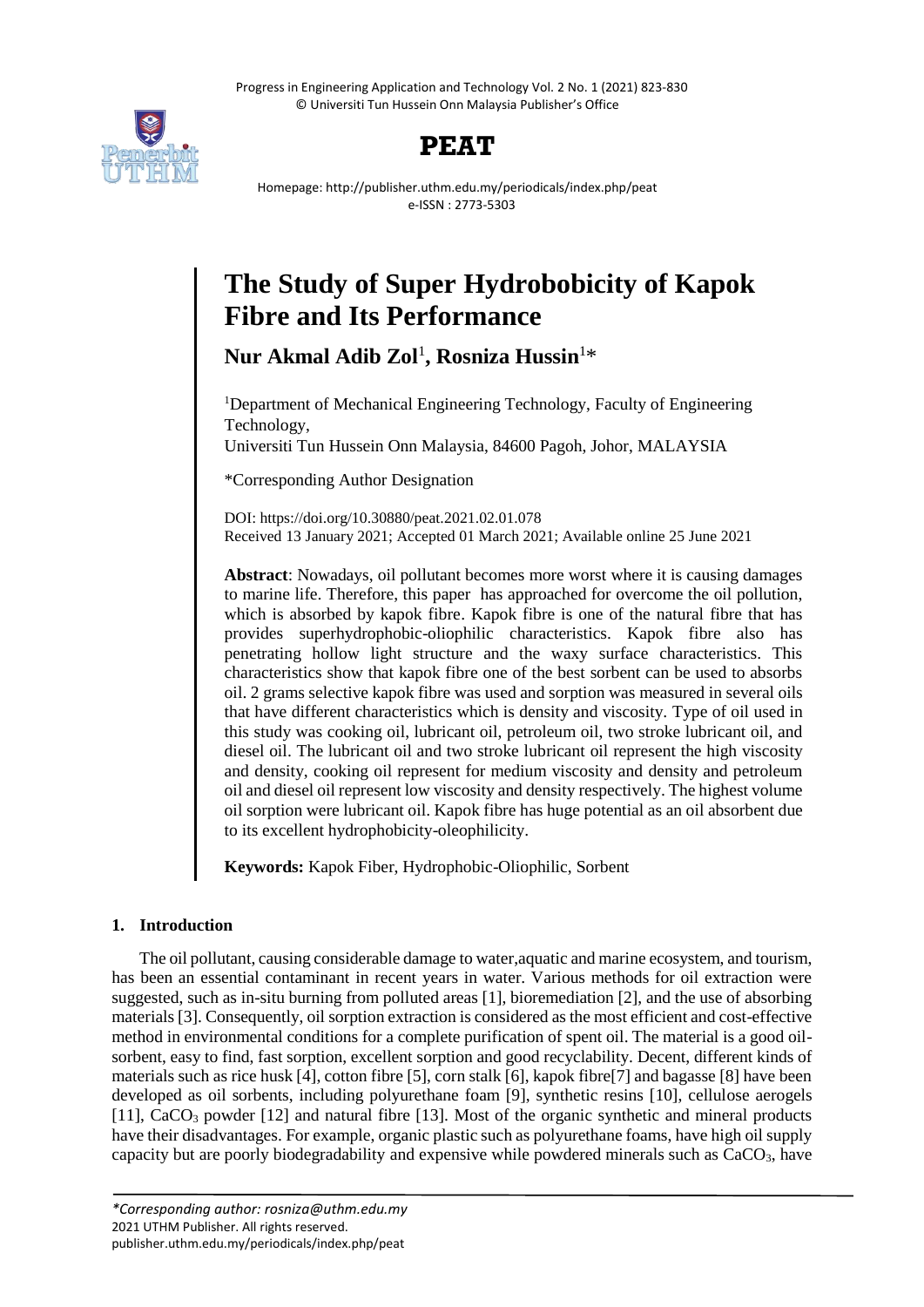low oil sorption capacity and poor buoyancy. On the other hand, refined materials and natural organic materials have good oil absorption because they are sustainable and degradable.

Kapok fibre is a kind of natural plant fibre produced from silk cotton tree fruits, having a low density, good bouyancy and extensive hollowness. These features give kapok fibre greater efficiency in sorption of oil than other materials [14]. The raw kapok fibre is hard to preserve oils efficiently because of its smooth surface. It was done by the sol-gel process, which shows strong oil retaining ability and water repellence for the oil or water environment, and was obtained by superhydrophobic kapok fibre with roughened surface [15]. Although some studies on oil sorption magnetic materials have been carried out, a few more information on the use of magnetically superhydrophobic kapok fibre for oil sorption have been accessible. Therefore, this paper intended to analyses the characteristic of kapok fibre with different oils.

In recent years, several of natural products have been used for the removal of oil spills, including rice husk [4], bagasse [8], corn stalk [6], kapok fibre [7] and cotton fibre [5]. It is because the natural material has typically a low hydrophobicity, a relatively low sorption potential and poor buoyancy. Selective water oil sorption was recently produced with many natural hydrophobic and superhydrophobic materials [16]. The outcome of corn straw will absorb various oils easily and float after sorption on the water surface, such as by acetylating hydroxyl groups onto corn straw, prepared Li et al. [16]. Oleic acid is used by Sathasivam et al., for modification of banana trunk fibre for the processing, in selective oil sorption in water sorting of hydrophobic sorbents [17]. Gan et al., obtained superhydrophobic magnetic sawdust by plunging  $\text{CoFe}_2\text{O}_4$  into the sawdust surface with the aid of external magnets, which could strip oil from the water's surface and modify energy polysiloxane low surface layers chemically [17]. Dopamine self-polymerisation accompanied by hydrophobic silane modification was carried out in the previous study with superhydrophobic cotton fibre, and this generated fibre is much more able to absorb oil than raw cotton fibre [18]. Regardless of innovation in oil sorbents dependent on natural materials modified, it is extremely desirable for natural material based oil sorbents to be prepared using filtration methods with excellent stability and recyclability. Furthermore, it is still a big task to clean all oils with natural materials on the surface of water and with oil-in-water emulsions.

#### **2. Materials and Methods**

#### 2.1 Materials

Raw kapok fibre was used as the medium of oil sorption. There fives oils that have been used in this studies which lubricant oil, cooking oil, petroleum oil, 2 stroke lubricant oil and diesel oil. All this all have their own properties such as density and viscosity.

#### 2.2 Oil Sorption Capacity

Two grams of dried sample was weighed before and after immersed in the selected oils at room temperature. After 3 minutes, the sample and the mesh were taken out and drained for a few minutes [10]. Then , removed the excess oil from the bottom of the mesh using filter paper. To the determined the oil sorption capacity the sample was weighed before and after sorption. The sorption was calculated by following formula:

$$
Q = (Wt - Wi)/Wi \t Eq. 1
$$

Where Q represent sorbent oil capacity, measured in a gram of oil per gram sample, Wt represent the sorbent saturated mass(g), Wi represent the saturated sorbent weight (g). Both oil sorption capacities have been tested three times, using an average value [10].

In order to reach an average value all oil sorption capacity tests were performed three times. The emulsifier oil-in-water can be obtained with a vigorous stirring for 2 minutes, as shown in Figure 1,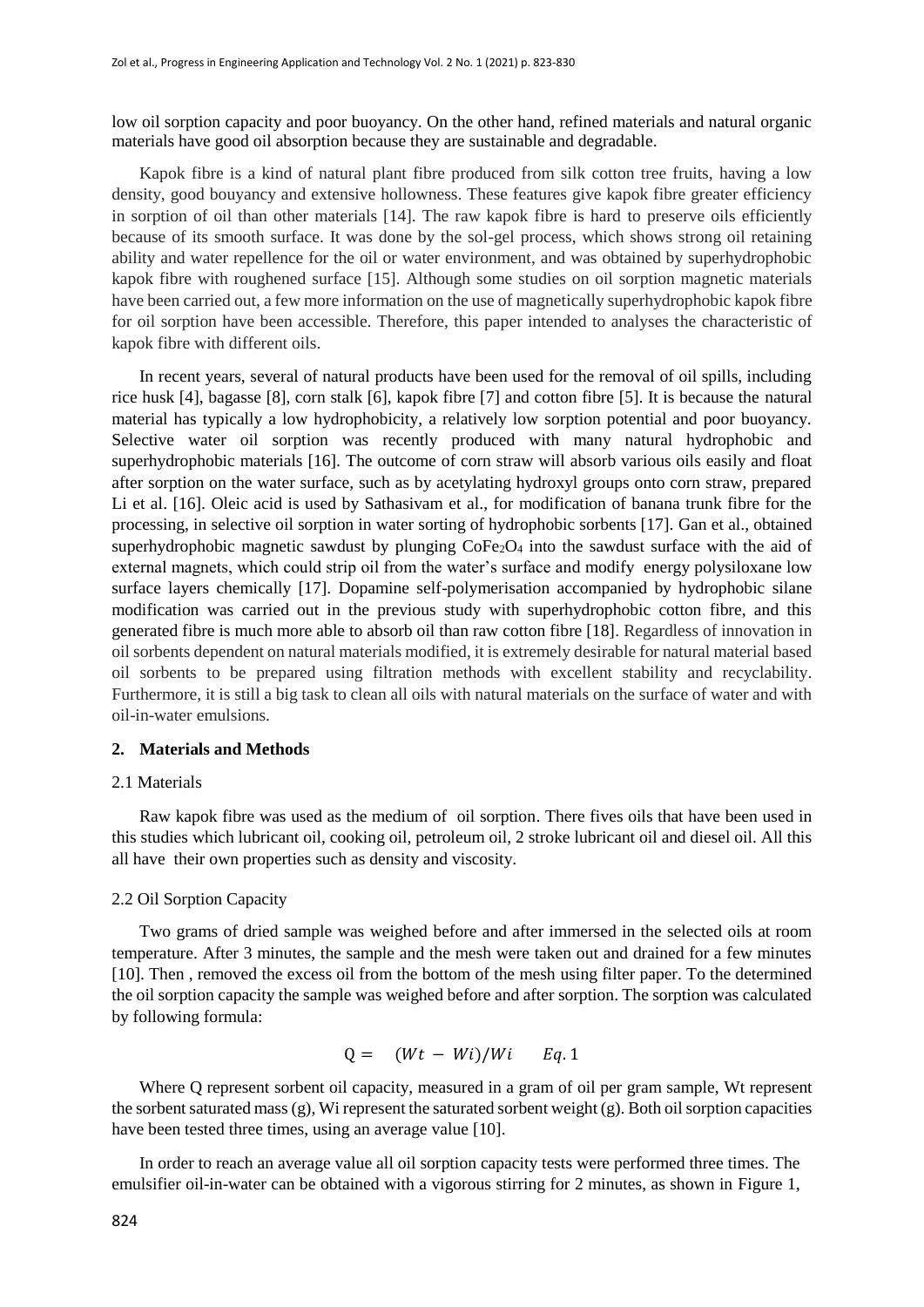in the oil/water mixture (aqua phase) at a ratio of 1:1 to 1 oil. For a certain time, the emulsion containing the prepared fibre is agitated and the oil droplets have been absorbed from the milky emulsion to separate oil droplets from the emulsion [7].

## 2.3 Recyclability Test

In order to reach sorption saturation, super hydrophobic kapok fibre was plunging into oil and was then added to the sand core funnel. The fiber then drains for 5 minutes under vacuum to remove the remaining oil and dry it in the oven at 60  $^{\circ}$ C [12]. For the same time, the collected fibre will again be used. There were repeated sorption/desorption processes and observations of the contact angle of the water. The superhydrophobic fibre conjoint with the vacuum system allows massive amounts of oil to be separated continuously and collected within a short period. In particular, the fibre obtained will separate oil-in-water emulsions with a high separation rate.

#### 2.4 The Separation Property of Oil/Water Emulsion

Several of surfactant free oil-in-water emulsions by mixing oil and water have been conducted to analyse the separating capacity for the emulsified oil/water mixture. The 500 ml mixture of oil and water was prepared. Filter funnel that has the kapok fibre was placed at the measuring cylinder and then poured the mixture of oil and water at the kapok fibre. The result of the separation of the mixture have been observed by reading the scale on measuring cylinder. The oil that has used are cooking oil, lubricant oil, petroleum oil, two strokes lubricant oil and diesel oil. Figure 1 show the apparatus of filtration systems.



**Figure 1: Set up for Oil/Water Emulsions Separation**

## **3. Results and Discussion**

## 3.1 Filtration Test

In the filtration test, different types of oils are used. Lubricant oil and 2 stroke lubricant oil is represent high viscosity oil, petroleum oil and diesel represent low viscosity and cooking oil the medium viscosity. It has been tested for two times with using the same raw kapok fibre to get the average reading of filtration and get the data for recyclability test. It can see all the the water oil solution have been filtered and the result was decreased for the first filtration and become more decrease for the second filtration. The time taken for the second filtration is longer than the first filtration.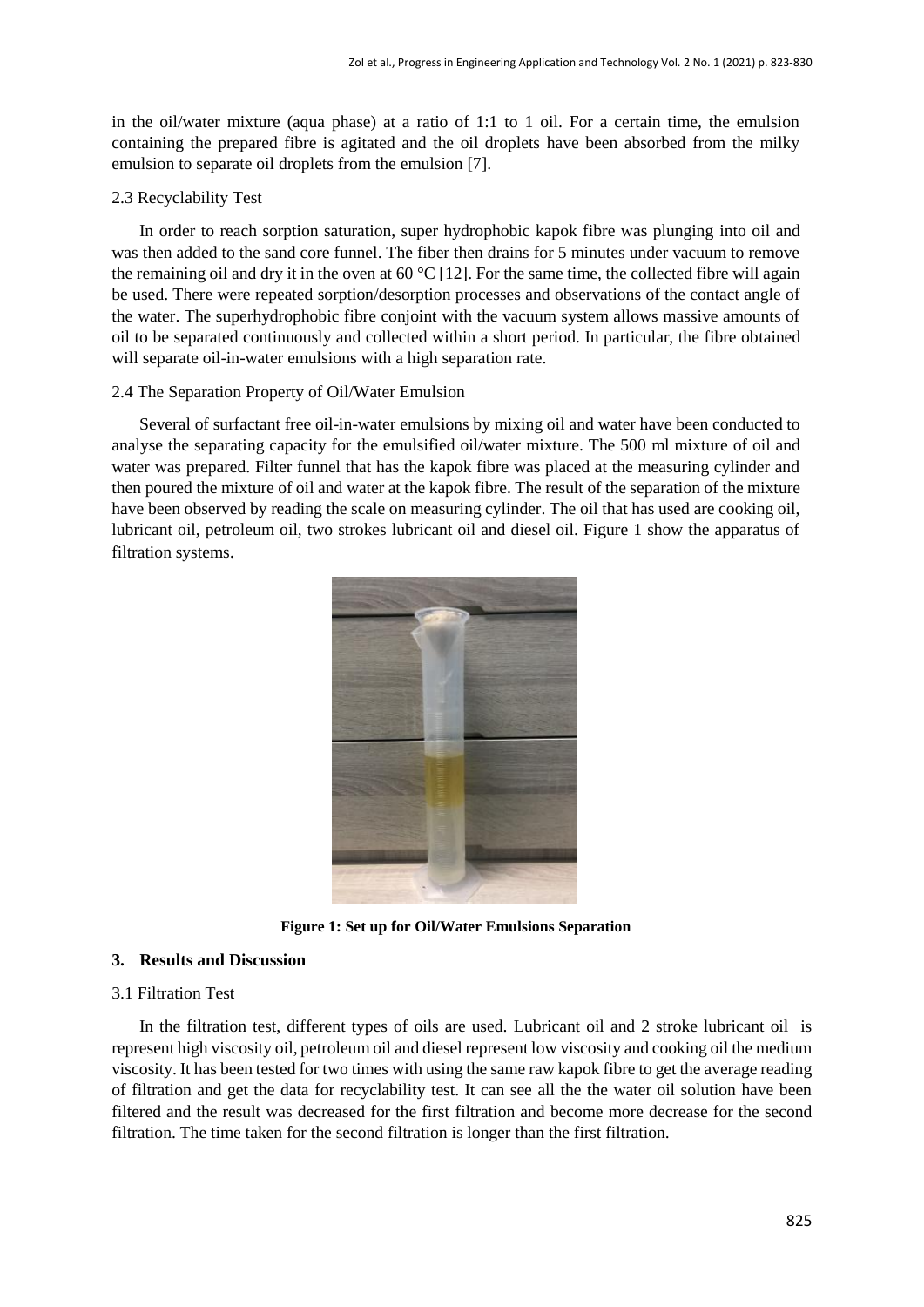| Type of oil               | <b>Before filtration</b> | First filtration | Second filtration |
|---------------------------|--------------------------|------------------|-------------------|
| Cooking Oil               | 500 ml                   | 400 ml           | 370 ml            |
| Lubricant Oil             | 500 ml                   | 445 ml           | 400 ml            |
| Petroleum Oil             | 500 ml                   | $410 \text{ ml}$ | 340 ml            |
| Two Strokes Lubricant Oil | 500 ml                   | 395 ml           | 360 ml            |
| Diesel Oil                | 500 ml                   | 415 ml           | 345 ml            |

**Table 1: Filtration Test**

From Figure 2 shows that the higher oil sorption capacity is the lubricant oil which is 21.50 %. The lowest oil sorption capacity that we can see is the diesel oil which is 14.50 %. It is because the lubricant oil properties which is have high density while the diesel oil is low density. The absorption capacity increased when the density of the oil is increased. In the other hand, the lubricant oil has a high viscosity than the other oils. The viscosity also affects the sorption capacity of the oil. Surfaces with a superhydrophobic contact angle greater than 150°, are very hydrophobic surfaces.Therefore, kapok fibre only absorbs experimental oil rather than water. Kapok fibre shows great water repellence behaviour, high capacity for oil adsorption. Besides, kapok fibre have an advantage to absorb oil as it can be mechanically forced out to retrieve the oil only as due to its hydrophobic nature.



**Figure 2 :Oil sorption performance of experimental oil**

## 3.2 Mass of Kapok Fibre

Initial mass is constant, 2 grams, before filtration. Table 1 shows the oil sorption capacity of kapok fibre in various oil. Based on Figure 2, the result of kapok fibre is only 14.5 % low in diesel adsorption compared with other test oil. Kapok fibre while with 21.5 % is more adsorbed to lubricant oil. The other is 20.0 % for two stroke lubricant oil , 18.5 % for cooking oil and 16.5 % for petroleum oil. Kapok fibre is more capable than diesel and petroleum for high-density oil sorption. It is attributable to this that high-density oil is heavier than oil and diesel oil.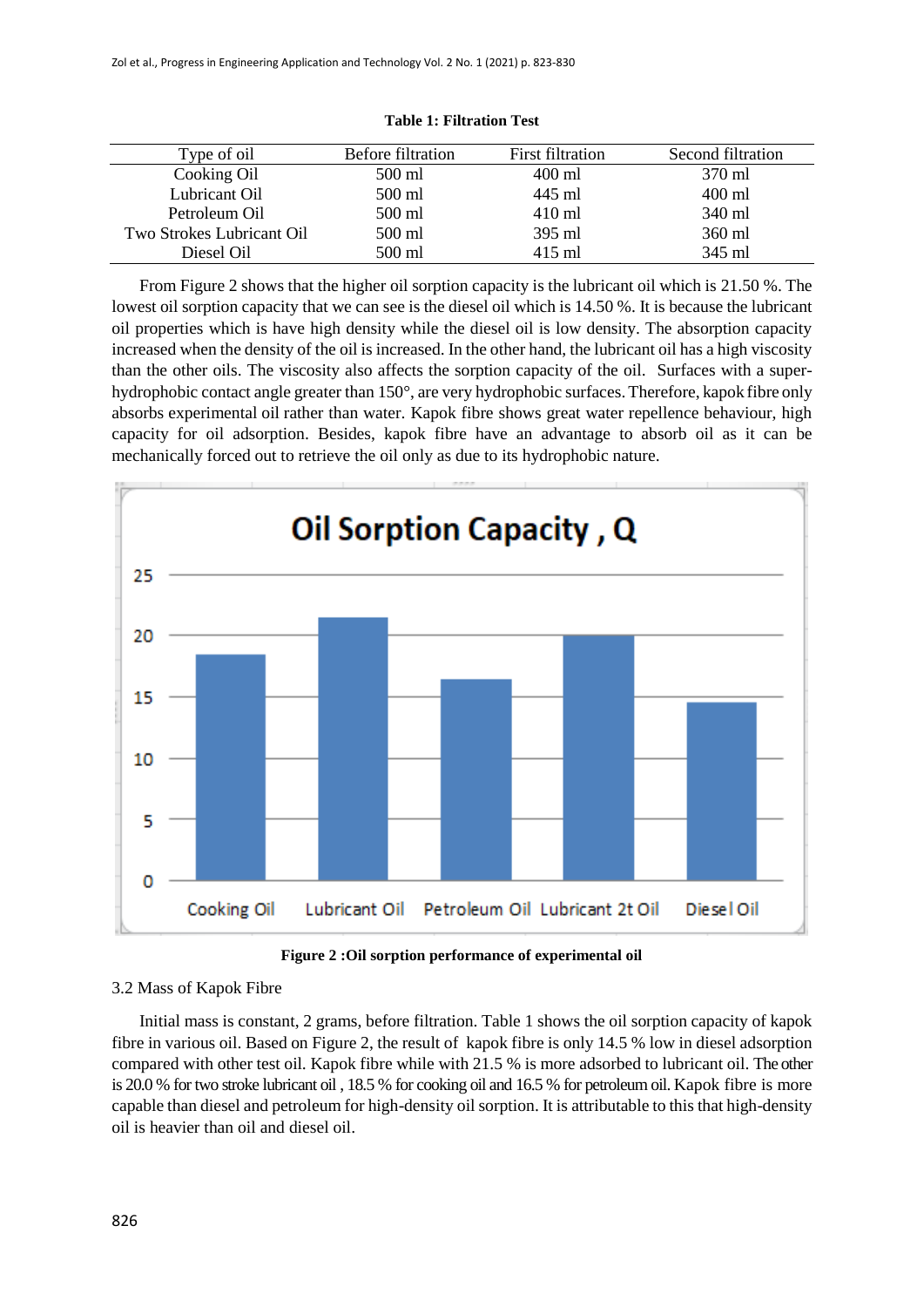| Type of oil            | Mass of filtration $(g)$ | Oil Sorption Capacity, Q |
|------------------------|--------------------------|--------------------------|
| Cooking Oil            | 39                       | 18.5                     |
| Lubricant Oil          |                          | 21.5                     |
| Petroleum Oil          | 35                       | 16.5                     |
| 2 Stroke Lubricant Oil |                          | 20.0                     |
| Diesel Oil             | 31                       | 14.5                     |

#### **Table 2: Absorption capacity of experimental oil**

#### 3.3 Comparisons of Oil Sorption Performance

The oil sorption capacity of the kapok fibre on different oils was shown in the figure above. As can be observed, kapok fibre has a low adsorption potential when exposed to diesel relative to lubricant oil, cooking oil, oil and two strokes lubricant oil.

Raw kapok fibre tends to absorb high-density oil such as two strokes lubricant oil than diesel because it has a higher viscosity. This is because two strokes lubricant oil higher intermolecular force than the diesel oil [4]. The liquid bridge with a similar level of stability has formed in all types of fibre, following the absorption of lubricant oils with kapok fibre. As the oil concentration increases, the sorbent capacity also increases until the equilibrium is reached. The floated oil was quickly absorbed into the fibre during the sorption process and no oil dispersion was seen after the sorbent was added to the experimental oil and water mix [20].

The physicochemical characteristics of kapok fibre, like surface wax, roughness of the surface, hollow lumen, porosity and fineness, can all influence the oil's sorption. The large-sized lumen of kapok fibre plays a significant role in maintaining its porous oil absorption structure. To make it highly hydrophobic, and oleophilic makes the high content of surface wax on the fibre surface [4].

#### 3.4 Surface Morphology of Kapok Fibre

Table 3 showing the surface morphology of raw and filtrated kapok fibre. Table 3 (a), (b), (c), (d) and (e) show the surface of the kapok fibre before being filtrated with lubricant oil, cooking oil, petroleum oil, two strokes lubricant oil and diesel oil and table 3 (f), (g), (h), (i), and (j) are the surface of the kapok fibre after being filtrated with cooking oil, lubricant oil, petroleum oil, two strokes lubricant oil and diesel oil respectively. It can be shown that surface morphology has changed since being treated with different types of an oil-in-water emulsion. Raw kapok fibre have a smooth surface without ripples because of their natural wax coverage, while the sample surface is rough, and the wrinkles and grooves are unique. It suggests eliminating the surface wax of the kapok fibre and showing the hydrophilic surface. Without a hollow structure or rip, a raw kapok fibre can be seen with a smooth surface. Wax on the surface is attributable to the plant, the smooth surface shown by the raw kapok is determined and the fibre structure demonstrates the boom capabilities of kapok fibre and the use of kapok fibre as materials for reinforcement. Up to 90% of the whole structure will reach this hollow ratio. The hollow fibre segment is where the fibre absorbs the oil. As shown in the Table 3, the kapok fibre shown a sticky and oily behaviour after being filteredwith a different oil.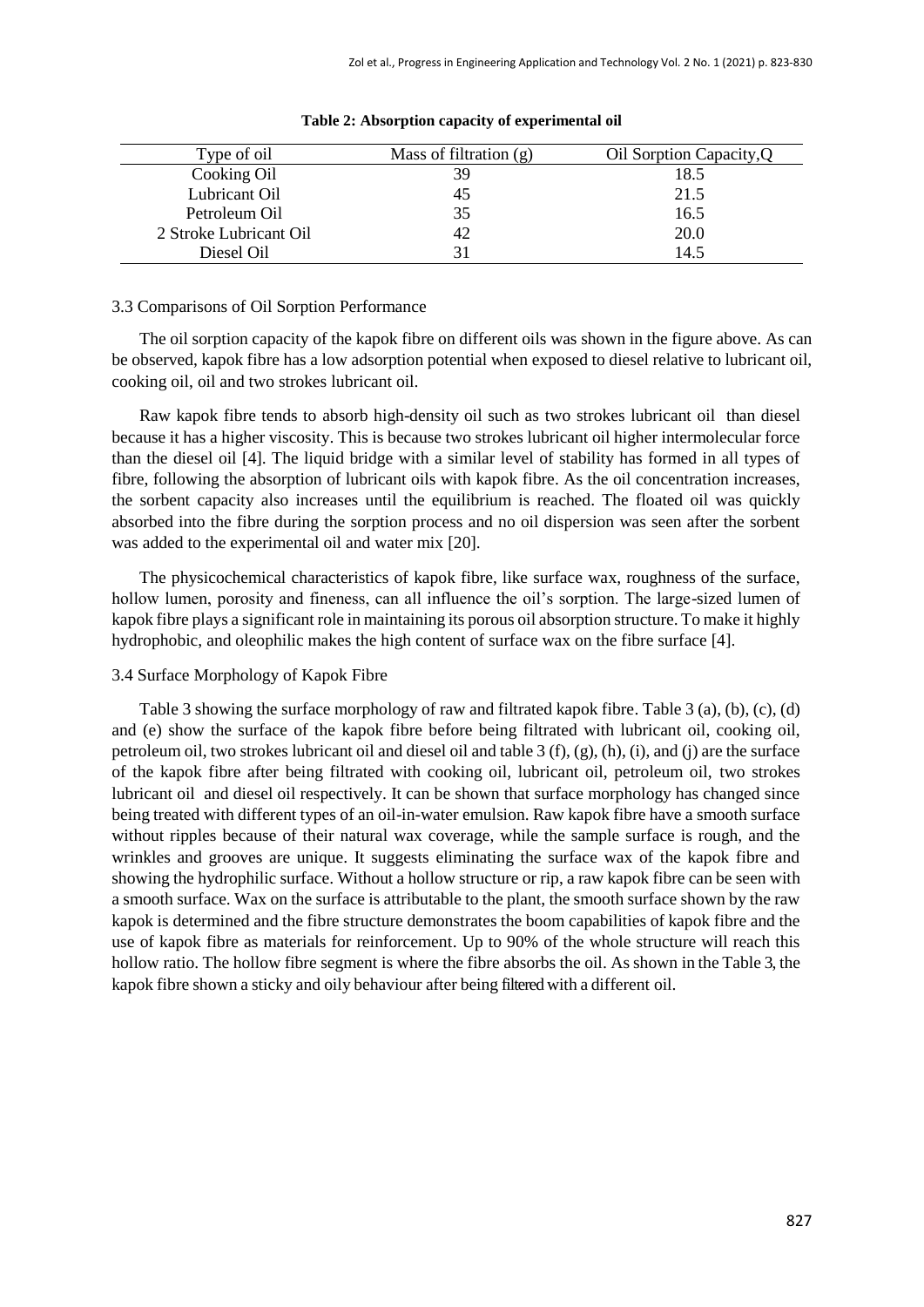| Type of oil                 | Before filtration | $\tilde{\phantom{a}}$<br>After filtration |
|-----------------------------|-------------------|-------------------------------------------|
| Cooking oil                 | (a)               | (f)                                       |
| Lubricant oil               | (b)               | $(g)$                                     |
| Petroleum oil               | (c)               | (h)                                       |
| Two Stroke<br>Lubricant oil | (d)               | (i)                                       |
| Diesel oil                  | (e)               | $\left( j\right)$                         |

#### **Table 3 : Surface morphology of Kapok fibre**

#### 3.5 Recyclability

Recyclability test has been identified based on the absorbance value and the number of test runs. The recyclability of kapok fibre have been concluded that immediately after the first run decreases. It shows that the fibre becomes less sorbent with the number of cycles. Fibre can efficiently be used up to 3 cycles as an outcome have been determined.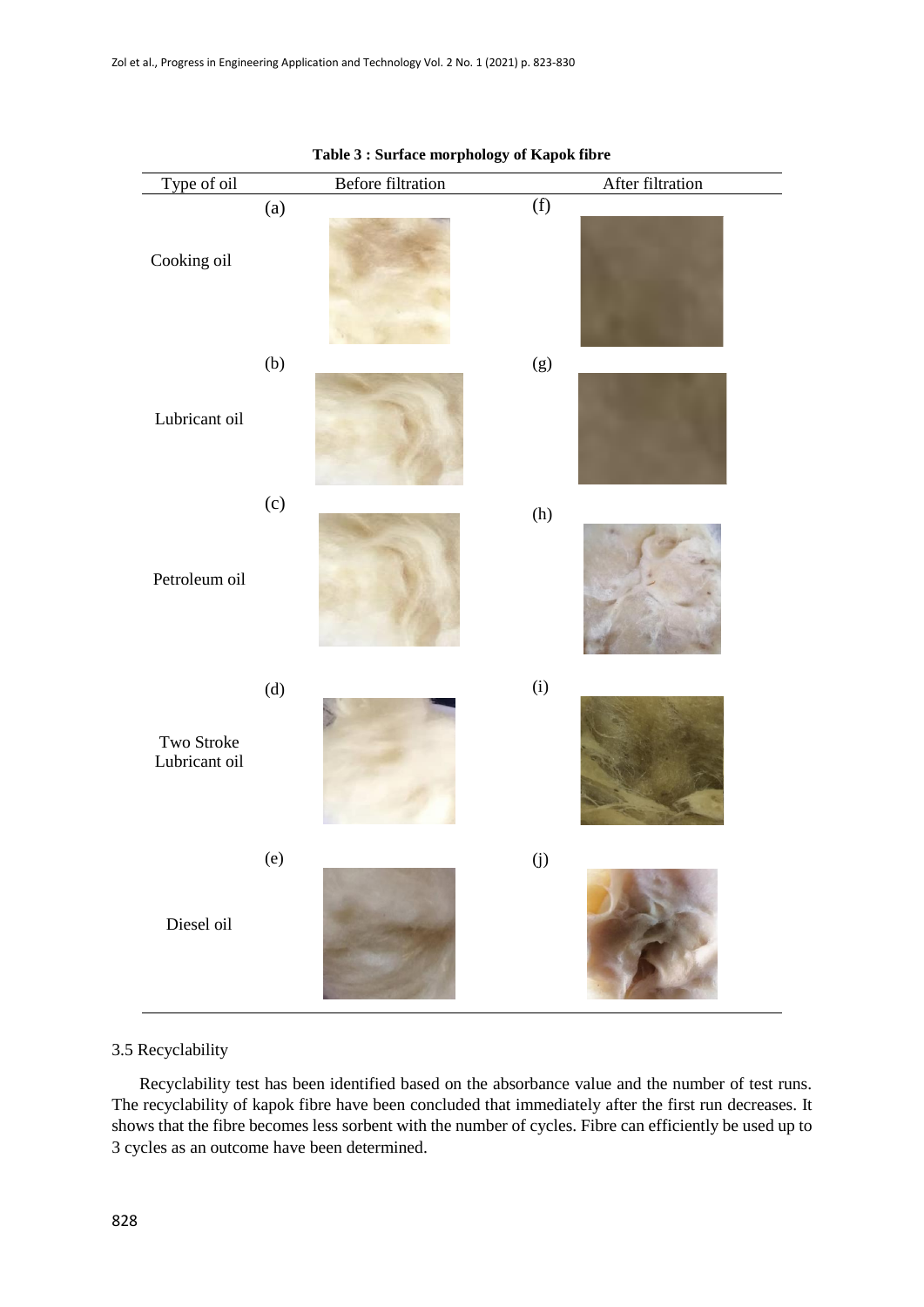### **4. Conclusion**

Kapok fibre is an excellent oil absorbent that can be used in high oil water treatment. With increased viscosity of the oil, the sorption capacity increased. The morphology of kapok fibre is not affected physically after absorption, so the potential is used repeatedly, which decreases the absorption expense. However, this study has been achieved the objective which is to analysed the characteristic of kapok fibre with different types of oil.

### **Acknowledgement**

The authors would like to thank the Faculty of Engineering Technology, Universiti Tun Hussein Onn Malaysia for its support.

#### **References**

- [1] S. Stout and J. Payne, "Chemical composition of floating and sunken in-situ burn residues from the Deepwater Horizon oil spill", Marine Pollution Bulletin, vol. 108, no. 1-2, pp. 186-202, 2016. Available: 10.1016/j.marpolbul.2016.04.031
- [2] S. Xiong, H. Long, G. Tang, J. Wan and H. Li, "The management in response to marine oil spill from ships in China: A systematic review", Marine Pollution Bulletin, vol. 96, no. 1-2, pp. 7-17, 2015. Available: 10.1016/j.marpolbul.2015.05.027
- [3] Q. Ma, H. Cheng, A. Fane, R. Wang and H. Zhang, "Recent Development of Advanced Materials with Special Wettability for Selective Oil/Water Separation", Small, vol. 12, no. 16, pp. 2186-2202, 2016. Available: 10.1002/smll.201503685
- [4] D. Angelova, I. Uzunov, S. Uzunova, A. Gigova and L. Minchev, "Kinetics of oil and oil products adsorption by carbonised rice husks", Chemical Engineering Journal, vol. 172, no. 1, pp. 306-311, 2011. Available: 10.1016/j.cej.2011.05.114
- [5] Y. Jin, P. Jiang, Q. Ke, F. Cheng, Y. Zhu and Y. Zhang, "Superhydrophobic and superoleophilic polydimethylsiloxane-coated cotton for oil–water separation process: An evidence of the relationship between its loading capacity and oil absorption ability", Journal of Hazardous Materials, vol. 300, pp. 175-181, 2015. Available: 10.1016/j.jhazmat.2015.07.002 .
- [6] Peng, Z. Lan, C. Guo, C. Yang and Z. Dang, "Application of cellulase for the modification of corn stalk: Leading to oil sorption", Bioresource Technology, vol. 137, pp. 414-418, 2013. Available: 10.1016/j.biortech.2013.03.178.
- [7] J. Wang, Y. Zheng, Y. Kang and A. Wang, "Investigation of oil sorption capability of PBMA/SiO2 coated kapok fiber", Chemical Engineering Journal, vol. 223, pp. 632-637, 2013. Available: 10.1016/j.cej.2013.03.007.
- [8] A. SAID, A. LUDWICK and H. AGLAN, "Usefulness of raw bagasse for oil absorption: A comparison of raw and acylated bagasse and their components", Bioresource Technology, vol. 100, no. 7, pp. 2219-2222, 2009. Available: 10.1016/j.biortech.2008.09.060.
- [9] F. Wang, S. Lei, C. Li, J. Ou, M. Xue and W. Li, "Superhydrophobic Cu Mesh Combined with a Superoleophilic Polyurethane Sponge for Oil Spill Adsorption and Collection", Industrial & Engineering Chemistry Research, vol. 53, no. 17, pp. 7141-7148, 2014. Available: 10.1021/ie402584a
- [10] J. Wang, Y. Zheng and A. Wang, "Preparation and properties of kapok fiber enhanced oil sorption resins by suspended emulsion polymerization", Journal of Applied Polymer Science, vol. 127, no. 3, pp. 2184-2191, 2012. Available: 10.1002/app.37783.